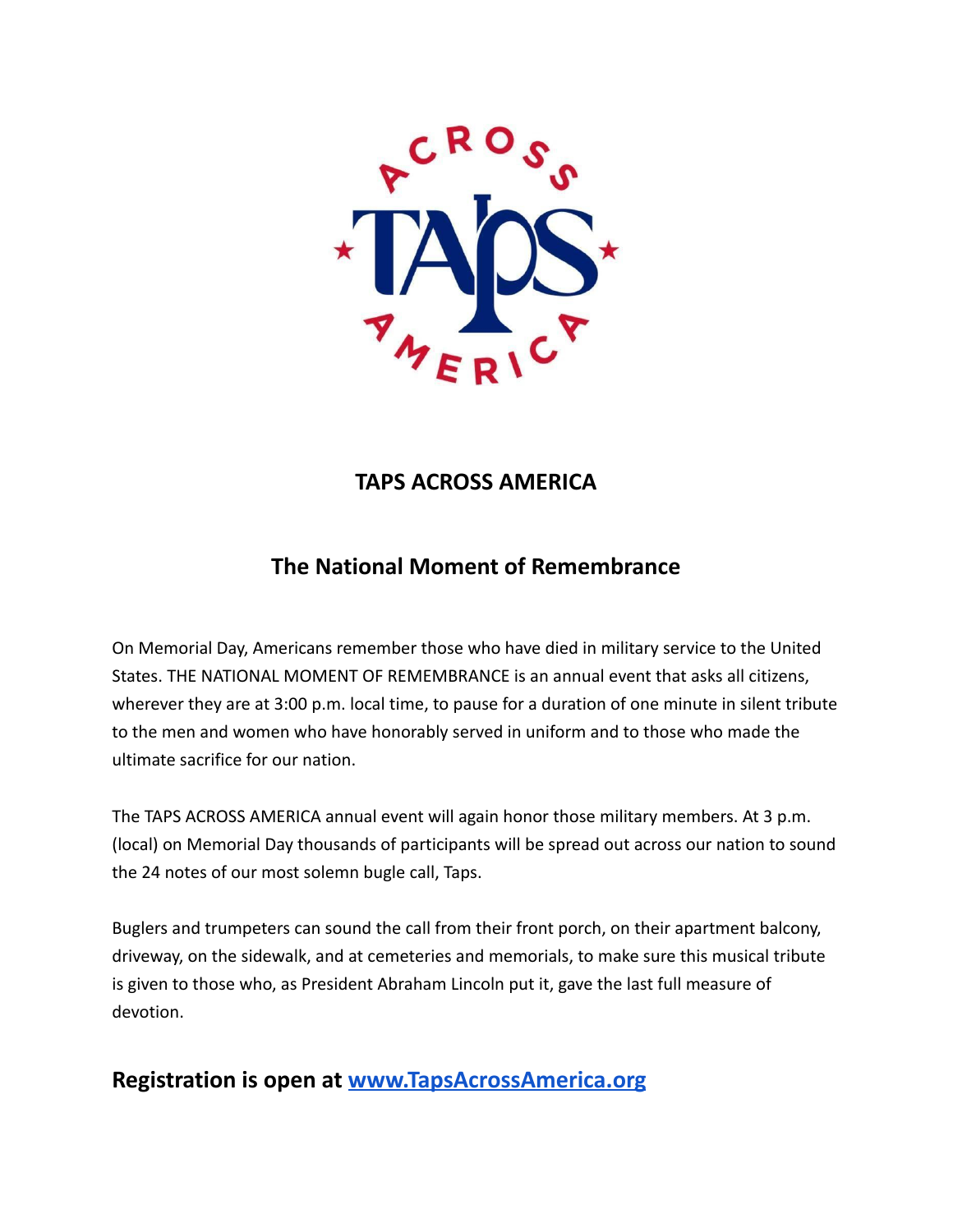The idea is to find a location to perform and sound the call after observing one minute of silence. We encourage you to have it videoed or photographed so we can share it on our social media platforms. Thousands of musicians have participated to honor, reflect, and remember.

The TAPS ACROSS AMERICA tribute is sponsored by TAPS FOR VETERANS, an organization dedicated to finding live buglers for funerals and memorial services. It was founded in 2012 by Jari Villanueva, United States Air Force (retired) who served as a bugler at Arlington Nation Cemetery for 23 years. You can read Jari's bio at **www.tapsbugler.com/jari-villanueva-biography-bio/**

The TAPS ACROSS AMERICA tribute began in 2015 and took off nationally in 2020 when CBS news "On the Road" correspondent Steve Hartman teamed up with retired Air Force bugler Jari Villanueva, founder of TAPS ACROSS AMERICA and TAPS FOR VETERANS to promote the tribute. The two men invited buglers and musicians to sound Taps from their front porches all at the same time. The massive, simultaneous event replaced picnics, parades, and other celebrations cancelled due to the COVID pandemic.

The response was overwhelming: More than 10,000 musicians joined in a nationwide salute to remember fallen service members. The TAPS ACROSS AMERICA tribute continues to bring the country together, offering everyone an opportunity to Honor, Remember and Reflect in the true spirit of Memorial Day.

The next annual TAPS ACROSS AMERICA will happen on Memorial Day, once again bringing together thousands of musicians to sound Taps at 3 p.m. (local).

TAPS FOR VETERANS is again partnering with organizations to present TAPS ACROSS AMERICA. Our partners are listed on the TAPS ACROSS AMERICA website. We wish to thank Fleet Farm stores in the Midwest where a bugler will sound Taps at each of their 47 stores.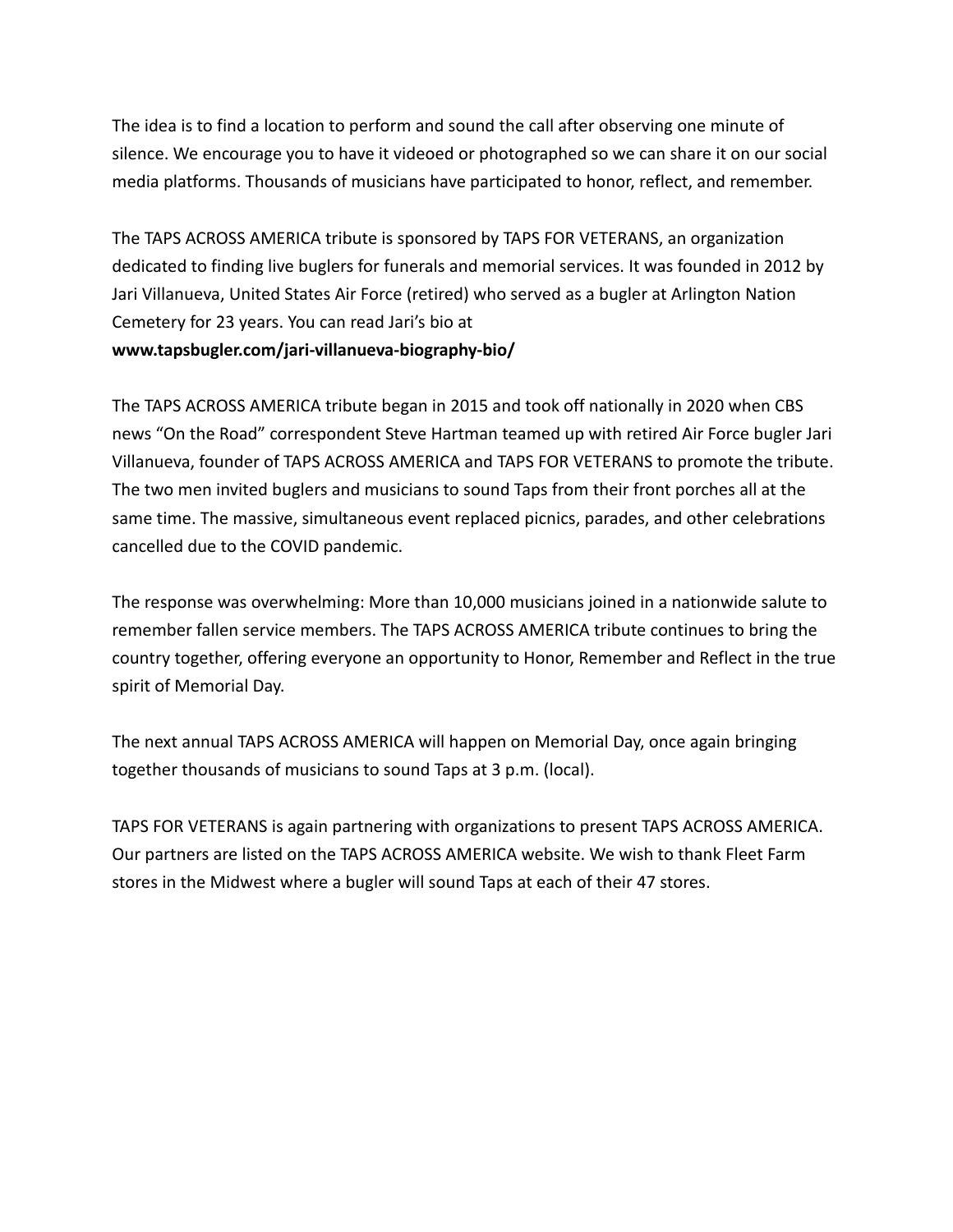# **FAQ**

### **WHO CAN PARTICIPATE?**

Anyone who can sound Taps on a bugle, trumpet, or similar instrument. We welcome players from all organizations and performing groups.

# **WHEN SHOULD I SOUND TAPS?**

Monday, May 30 (Memorial Day) at 3 p.m. local That means 3 p.m. in your time zone.

#### **WHERE SHOULD I PLAY?**

Your front yard, porch, balcony, driveway, etc. Feel free to alert your neighbors so they can come listen. You can also sound Taps at a military memorial or in a cemetery. Try to position yourself near a flag or by a memorial.

#### **HOW DO I SOUND TAPS?**

Find the sheet music at this link. Please note the rhythm of Taps. Let's strive to play it correctly. Follow the guidelines here. **www.tapsbugler.com/taps-performance-guidelines/**

# **SHOULD I RECORD MYSELF SOUNDING TAPS?**

Yes — we plan to upload videos to our YouTube Channel "Taps For Veterans Events Taps Across America."

# **WHAT SHOULD I USE TO RECORD A VIDEO OF MYSELF?**

Any phone with a video camera works — you don't need any fancy equipment. Just place your phone somewhere stable, or have someone with steady hands hold it in one place. Hold the phone horizontally, not vertically, so your video is wider than it is tall. Record the whole performance. If neighbors or friends come to listen, get a shot of them too! Photos are welcome too!

#### **WHAT SHOULD I DO IF I HEAR TAPS?**

If you hear Taps being sounded, you should respond as you do for the national anthem: Stand, face the music and place your hand over your heart. Military veterans may render a hand salute.